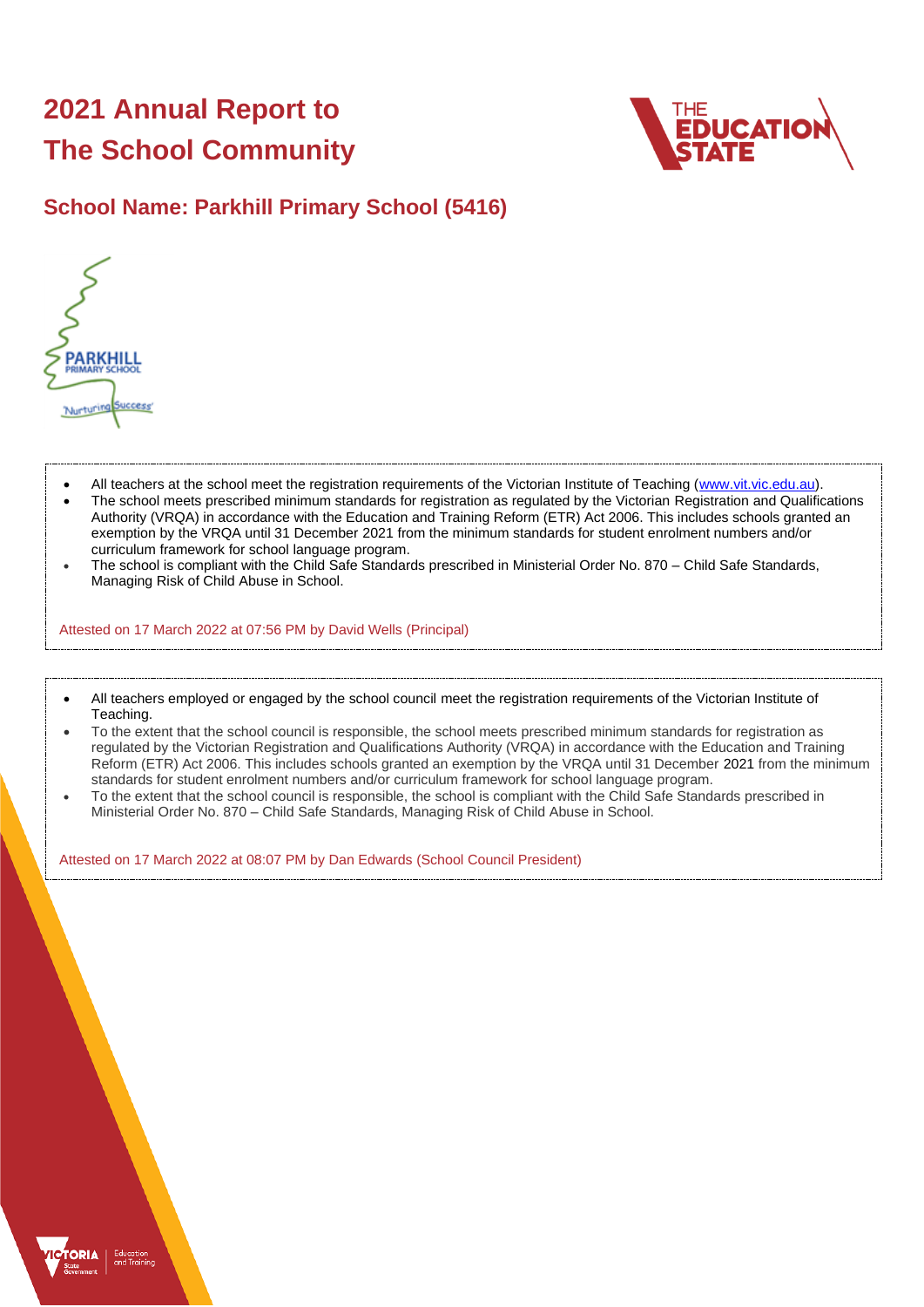

# How to read the Annual Report

## What does the *'About Our School'* commentary section of this report refer to?

The 'About our school' commentary provides a brief background on the school, an outline of the school's performance over the year and future directions.

The 'School Context' describes the school's vision, values and purpose. Details include the school's geographic location, size and structure, social characteristics, enrolment characteristics and special programs.

The 'Framework for Improving Student Outcomes (FISO)' section includes the improvement initiatives the school has selected and the progress they have made towards achieving them through the implementation of their School Strategic Plan and Annual Implementation Plan.

### What does the *'Performance Summary'* section of this report refer to?

The Performance Summary includes the following:

### **School Profile**

- student enrolment information
- the school's 'Student Family Occupation and Education' category
- a summary of parent responses in the Parent Opinion Survey, shown against the statewide average for Primary schools
- school staff responses in the area of School Climate in the School Staff Survey, shown against the statewide average for Primary schools

### **Achievement**

- English and Mathematics for Teacher Judgements against the curriculum
- English and Mathematics for National Literacy and Numeracy tests (NAPLAN).

### **Engagement**

Student attendance at school

### **Wellbeing**

Student responses to two areas in the Student Attitudes to School Survey:

- Sense of Connectedness
- Management of Bullying

Results are displayed for the latest year and the average of the last four years (where available). As NAPLAN tests were not conducted in 2020, the NAPLAN 4-year average is the average of 2018, 2019 and 2021 data in the 2021 Performance Summary.

## Considering COVID-19 when interpreting the Performance Summary

The Victorian community's experience of COVID-19, including remote and flexible learning, had a significant impact on normal school operations in 2020 and 2021. This impacted the conduct of assessments and surveys. Readers should be aware of this when interpreting the Performance Summary.

For example, in 2020 and 2021 school-based surveys ran under changed circumstances, and NAPLAN was not conducted in 2020. Absence and attendance data during this period may have been influenced by local processes and procedures adopted in response to remote and flexible learning.

Schools should keep this in mind when using this data for planning and evaluation purposes.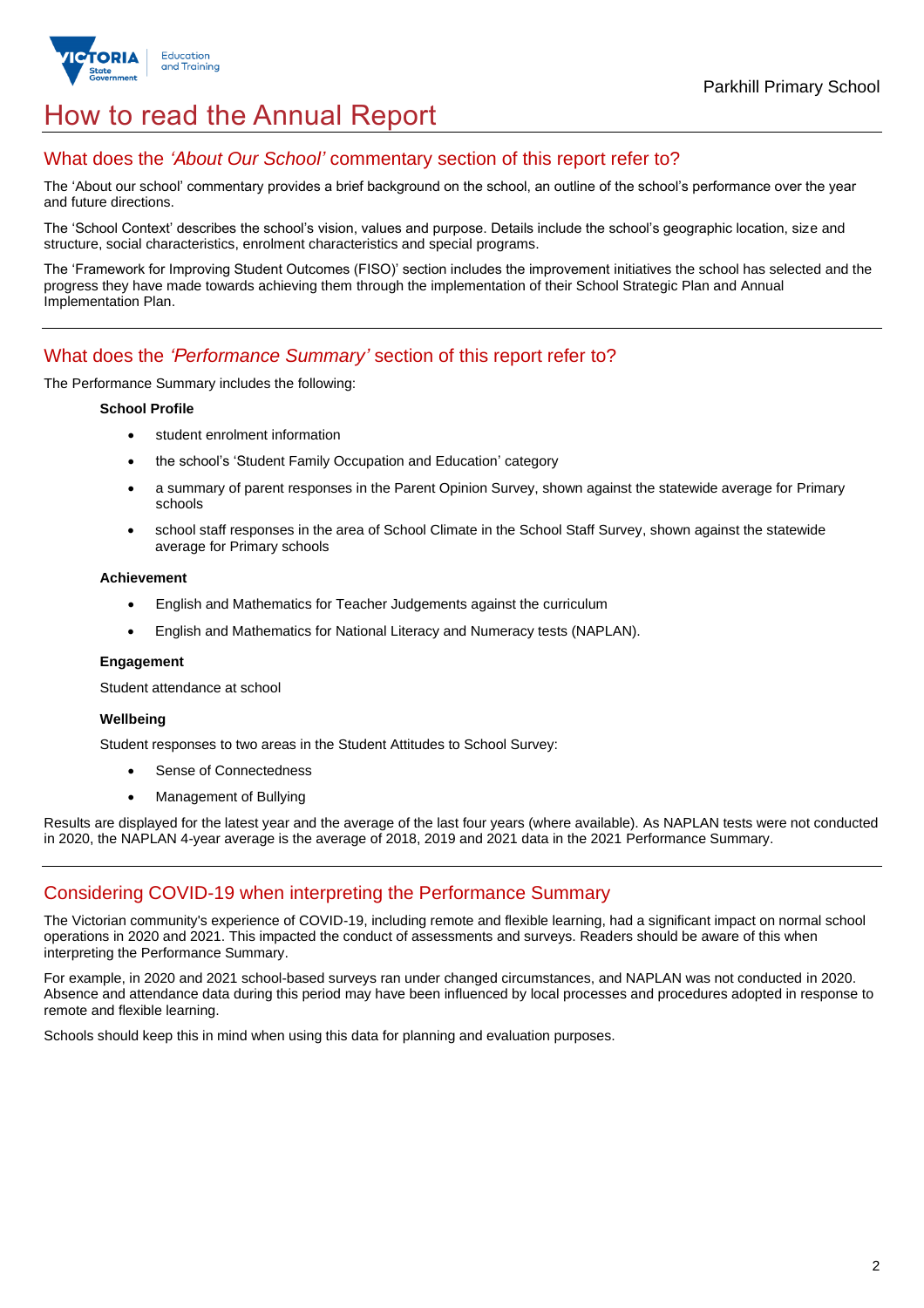

# How to read the Annual Report (continued)

### What do *'Similar Schools'* refer to?

Similar Schools are a group of Victorian government schools with similar characteristics to the school.

This grouping of schools has been created by comparing each school's socio-economic background of students, the number of non-English speaking students and the school's size and location.

## What does *'NDP'* or '*NDA*' mean?

'NDP' refers to no data being published for privacy reasons or where there are insufficient underlying data. For example, very low numbers of participants or characteristics that may lead to identification will result in an 'NDP' label.

'NDA' refers to no data being available. Some schools have no data for particular measures due to low enrolments. There may be no students enrolled in some year levels, so school comparisons are not possible.

Note that new schools only have the latest year of data and no comparative data from previous years. The Department also recognises unique circumstances in Specialist, Select Entry, English Language, Community Schools and schools that changed school type recently, where school-to-school comparisons are not appropriate.

## What is the *'Victorian Curriculum'*?

The Victorian Curriculum F–10 sets out what every student should learn during his or her first eleven years of schooling. The curriculum is the common set of knowledge and skills required by students for life-long learning, social development and active and informed citizenship.

The Victorian Curriculum is assessed through teacher judgements of student achievement based on classroom learning.

The curriculum has been developed to ensure that school subjects and their achievement standards enable continuous learning for all students, including students with disabilities.

The 'Towards Foundation Level Victorian Curriculum' is integrated directly into the curriculum and is referred to as 'Levels A to D'.

'Levels A to D' may be used for students with disabilities or students who may have additional learning needs. These levels are not associated with any set age or year level that links chronological age to cognitive progress (i.e., there is no age expected standard of achievement for 'Levels A to D').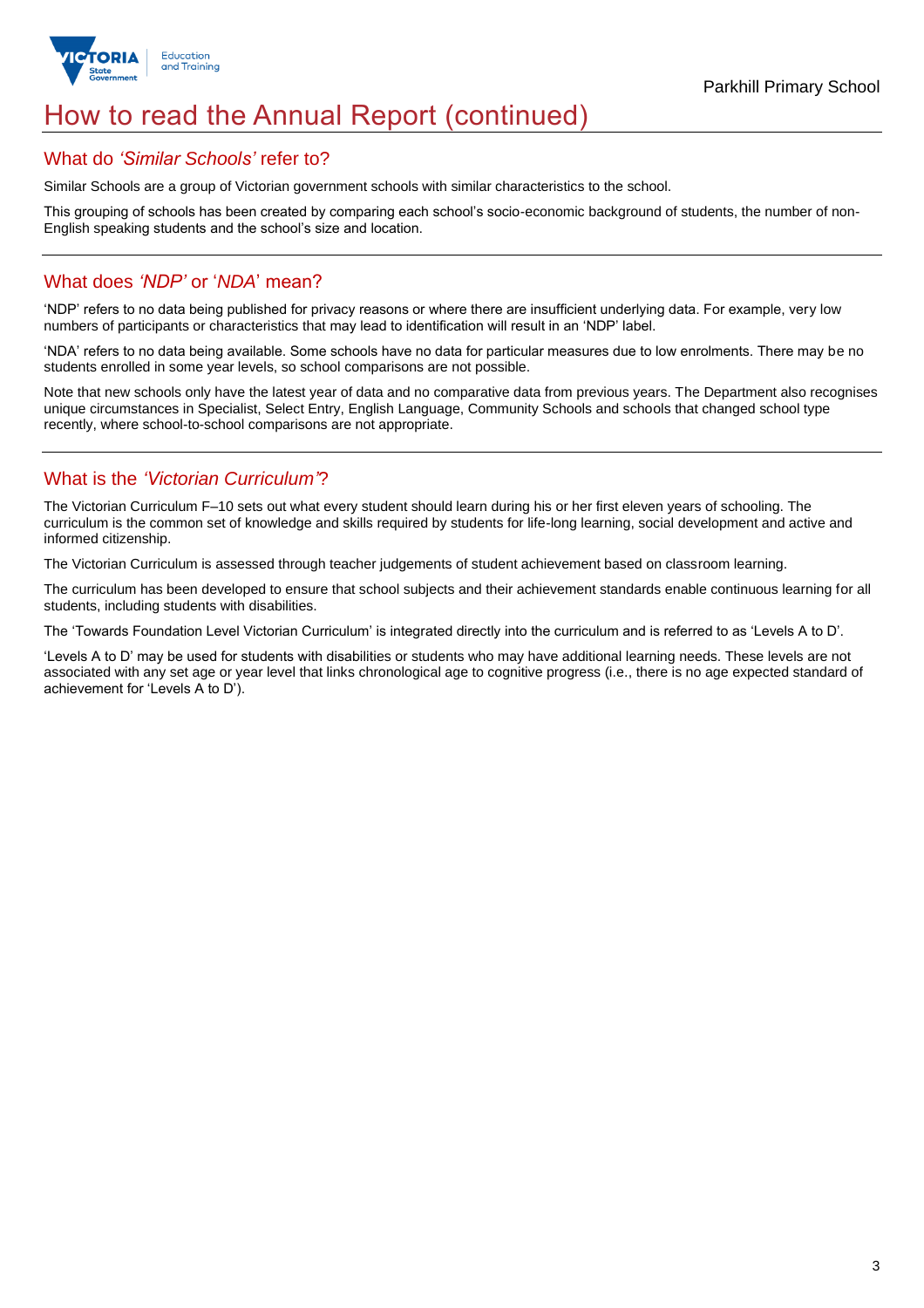

# **About Our School**

## School context

Parkhill Primary School is located approximately 15km southeast of Melbourne in the suburb of Ashwood. The school is situated at the top of a hill with ample natural and active play spaces and a commanding view over surrounding areas.

At Parkhill Primary School, we have a strong commitment to providing a supportive and inclusive learning environment. Our motto "United through learning, we nurture success" articulates our commitment to developing in our students a love of learning and to be socially connected and resilient. Our school values, Care, Respect, Honesty, Persistence and Unity not only underpin our strong Social Emotional Learning (SEL) programs but they simply become 'The Parkhill Way'. These are the attitudes and behaviours that we see in the classroom and playground every day.

We provide a developmental curriculum within a multi-age structure. Literacy and Numeracy programs ensure that essential skills are taught as a foundation for success across all learning areas. The school has a strong collaborative planning approach with teams of teachers planning together to ensure consistency of practice across all classes. In 2021, specialist programs were provided in Visual Arts, Performing Arts, Physical Education and Chinese Mandarin language .In 2021, the Tutor Learning Initiative (TLI) was implemented supporting identified students with targeted intervention in reading and writing.

In 2021 there were 250 students enrolled. Our staffing profile comprised 2 Principal class, 13.2 full-time equivalent (FTE) teachers and 5.84 FTE Education Support staff. Total staff – 19.05 FTE. The Student Family Occupation and Education (SFOE) index is 0.2055 indicating a community with higher socio-economic status advantage than the mean of all Victorian government schools.

During 2021, due to the COVID-19 pandemic response, we pivoted from onsite learning to remote and flexible online learning throughout the year. During remote and flexible online learning the initial asynchronous model that had been implemented in 2020 was gradually adapted to include live teaching and wellbeing sessions through the course of the year. Feedback on work submissions, and live Meets sessions and curated videos optimised the learning opportunities for our students.

## Framework for Improving Student Outcomes (FISO)

In 2021, the school continued to work on the strategic plan goal focussing on students achievement and growth in literacy and numeracy within the context of the priority goal ensuring continuity of learning and wellbeing throughout the disruptions of the COVID-19 lockdowns.

Although COVID-19 prompted a shift in focus to remote and flexible online learning programs and further development of teacher skills in online platforms, there remained a focus on high impact teaching strategies. Clear learning intentions and success criteria were set for tasks and teachers gave targeted feedback to support students to reflect on their learning and how well they met the success criteria.

The Tutor Learning Initiative (TLI), was implemented and driven by student learning need, with students ranging from those who already had additional learning needs prior to the period of remote and flexible learning in 2020, to those students who were previously progressing, but whose learning progress was most impacted by remote and flexible learning. The pedagogical teaching practices of differentiation, personalisation and student-centred learning were the foundation for the specific interventions delivered as part of TLI. The TLI program continued throughout the remote learning periods with individual sessions conducted through Google Meets.

The development of data literacy and the use of student outcome data to inform planning and learning programs -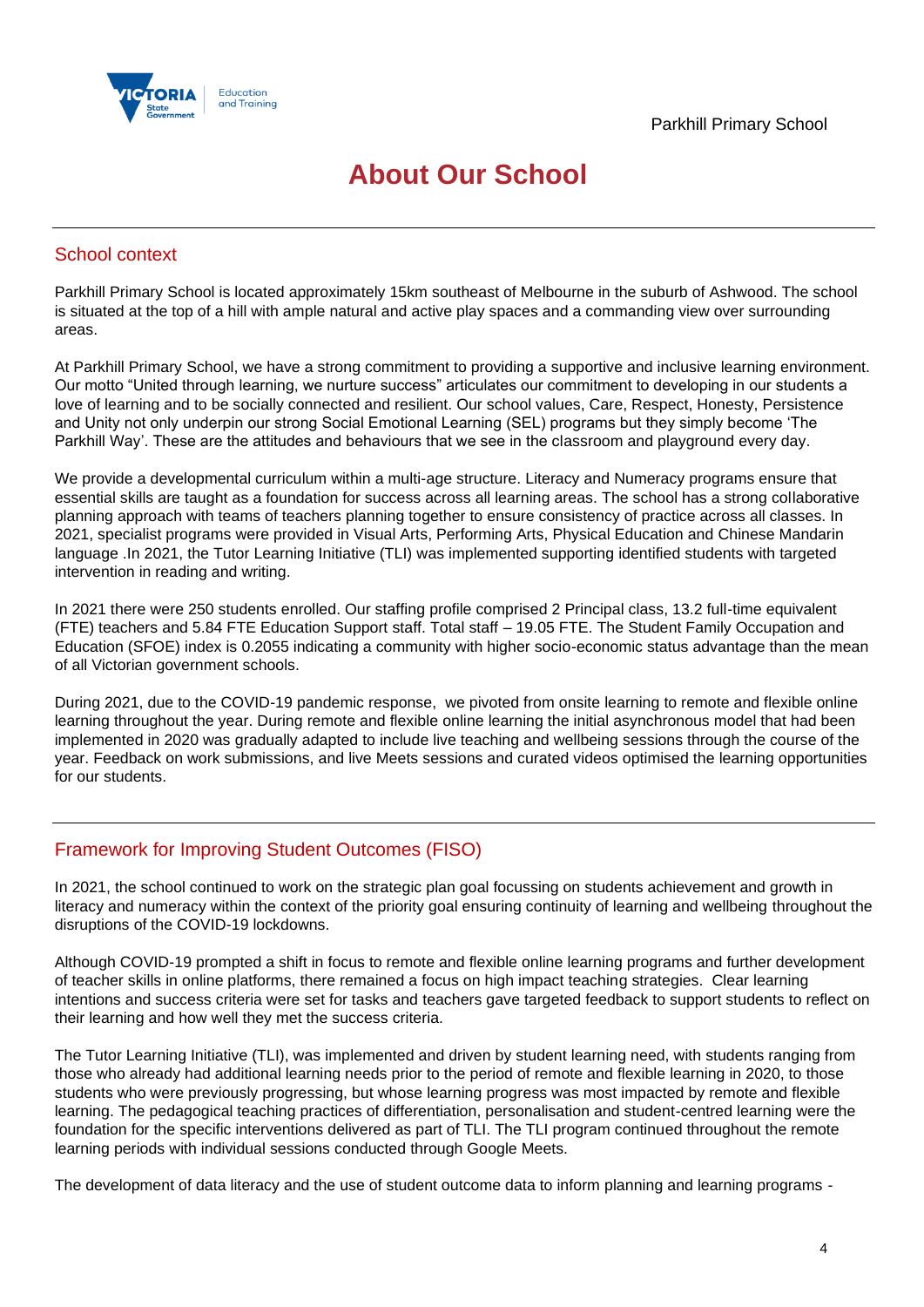

achievement and wellbeing data - will be a focus of professional learning in 2022. Refining and embedding the school assessment schedule and a focus on formative assessment will shape responsive planning targeted to student need. Weekly planning meetings will have a data analysis component to guide discussions about learning interventions for all students. This work will be supported by involvement in the DET Professional Learning Communities initiative.

The Connected Schools priority of the Annual Implementation Plan (AIP) was impacted by the Covid lockdowns. A focus on communication and a number of virtual community events ensured that families remained connected to the school. Some negative community sentiment around the handling of student behaviour issues as well as a perception that the school was not supporting students with specific learning needs resulted in a significant decline in enrolments (24% of 2021 total enrolments). Building community spirit, pride and confidence will be an ongoing priority in 2022.

## Achievement

In 2021, the school continued work on its strategic plan goal of achieving high-quality educational outcomes and learning progress for all students with a focus on literacy and numeracy and in particular on improving Writing outcomes.

In NAPLAN, 29 percent of students in Year 5 achieved in the top two bands, easily exceeding the school target of 20 percent. This result was higher than the state average (20%) and also higher than the average for schools with similar characteristics and demographics (28%). Similarly, 74% of students achieved at or above benchmark growth compared to the school target of 70%. The number of students achieving below benchmark growth in Writing had also reduced significantly.

NAPLAN Reading results indicate that students are achieving higher than the state average in both Year 3 and Year 5, however below the achievement in similar schools. 63% of students in Year 3 and 47% of students in Year 5 achieved in the top 2 bands.

In NAPLAN Numeracy, the school met its target of 70% of students achieving in the top 2 bands, however results have been declining over the past several NAPLAN assessments from 50% of students in Year 5 achieving in the top 2 bands in 2018 to 32 % in 2021. This figure is below the state average of 33% and well below similar schools average (41%). Conversely, results for Numeracy in Year 3 indicate greater levels of achievement with 56% of students achieving in the top 2 bands compared to 41% for the state average and 52% for similar schools.

There is a significant difference between genders in both the achievement and growth results with 0% of females making above benchmark growth while 22% of males made above benchmark growth. Similarly the difference in students achieving in the top 2 bands indicates males achieving significantly higher than females in both Year 3 and Year 5. These results indicate that the school also needs to engage females in maths and that current approaches do not target the learning of females in maths as effectively as it does males

Teacher Judgement against the Victorian Curriculum at Age expected level in 2021 (Semester 2 results) across the school (Prep-Year 6) showed that in all areas of English students achieved at comparative levels to the state average, however lower than similar schools. In Mathematics, student achievement was lower than both the state average and similar schools. In the strand of Statistics and Probability, in particular, the percentage of students achieving at or above age expected standards was 73% compared to the state average of 85% and the similar schools average of 89%.

The Tutor Learning Initiative (TLI) was implemented in 2021 with students identified for the program from 2020 teacher judgement reading and writing data and ACER PAT assessments. The Multi-structured Sensory Language (MSL) program was implemented to build student decoding strategies and phonological awareness to great effect with all students making learning growth. Due to the success of this approach, all class teachers teaching Foundation, Year 1, Year 2 and Year 3 will be trained in MSL early in 2022.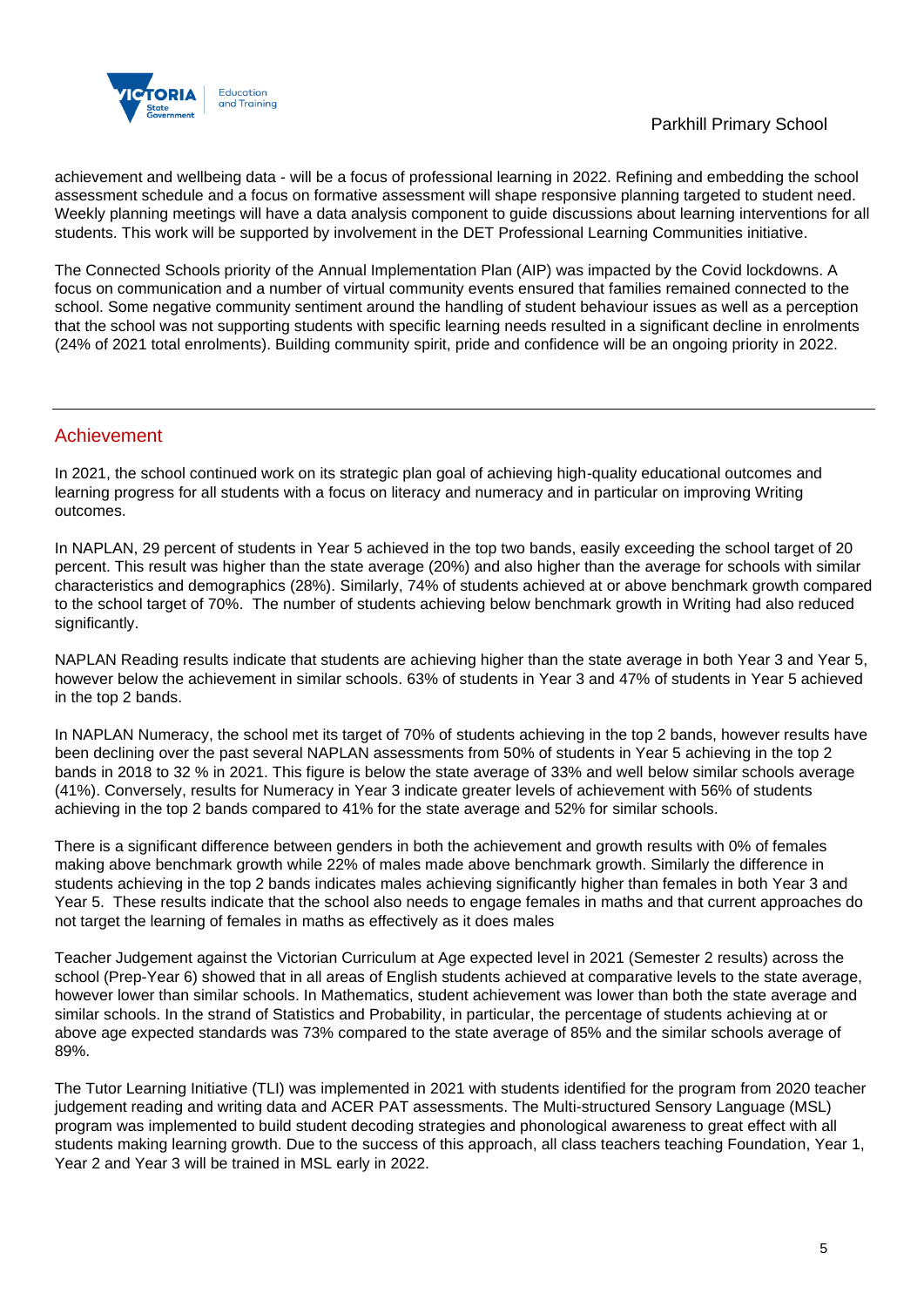

In 2022, Parkhill PS will work with an educational consultant from Maths Association of Victoria with a focus on targeting intervention to individual need through differentiated learning opportunities informed by consistent and reliable assessment practices.

Participation in the Professional Learning Communities (PLC) initiative in Semester 2, 2022 will further develop our assessment, planning and teaching practices for continued school improvement.

# Engagement

Student attendance shows an average attendance rate better than the state average. The school strongly encourages student attendance as this is positively correlated to student outcomes, although it is acknowledged that the global pandemic affected online attendance during periods of remote and flexible learning. The Student Attitudes to School Survey (AToSS), completed annually by Victorian school students in Years 4, 5 and 6, indicates the positive percentage endorsement for attendance is 86 %. In 2022, the school will work in partnership with School Focussed Youth Services (SFYS) to understand the common issues underlying student absence in the school, identifying targeted interventions for students with chronic absences that can support their improved attendance and better support their engagement with the school.

The AToSS shows Student Voice and Learner Agency overall result dropped from 73% positive endorsement to 61% positive endorsement in 2021; this may have been impacted by the remote learning experienced during the year. The AIP Target of equal to or greater than 70% positive response was therefore not achieved. Student voice surveys administered across the school throughout the periods of remote and flexible learning, enabled us to be responsive to feedback from students and parents about the online learning from home program. As a result, live lessons and wellbeing sessions were introduced. Improving student voice and agency will continue to be a focus in 2022.

In 2022, there will be a renewed focus on engaging with the community to build confidence and pride in the school. The introduction of STEAM (Science, Technology, Engineering, Art and Maths) as a specialist program with a dedicated teacher will enhance opportunities for community involvement and provide the school an important point of difference.

## **Wellbeing**

Parkhill Primary School places strong emphasis on student wellbeing and recognises the important role it plays in maximising students' learning experiences. Building relationships and developing a strong sense of community within classes and across the school is a high priority.

During periods of remote and flexible learning, students at risk, deemed vulnerable or with parents considered essential workers, onsite learning was provided. A daily wellbeing check-in with students was facilitated in Google Classroom and students who were identified at risk were followed up by classroom teachers to further support students in need. Students of concern were flagged at daily whole staff meetings and entered into a wellbeing register to support students and families with wellbeing needs throughout 2021 based on the increased needs. A significant wellbeing focus was implemented for all students returning to onsite learning in Term 4.

The 2021 AToSS indicated 86% positive endorsement of the non-experience of bullying category. This is higher than the state average of 82% and slightly higher than similar schools (85%). In the Managing Bullying component, there was 73% positive endorsement with statement "I feel safe at this school" providing 78% positive endorsement. In contrast, the Parent Opinion Survey (POS) showed 60% positive endorsement in the non-experience of bullying and 66% positive endorsement of Managing Bullying, which indicates the school needs to communicate the wellbeing programs more effectively.

In Term 4, Parkhill was able to provide an onsite transition program for pre-school students enabling us the opportunity to form relationships and ensure a comfortable and smooth transition. Information sessions for parents were held online. A strong emphasis was placed on welcoming our new students and parents and developing positive partnerships.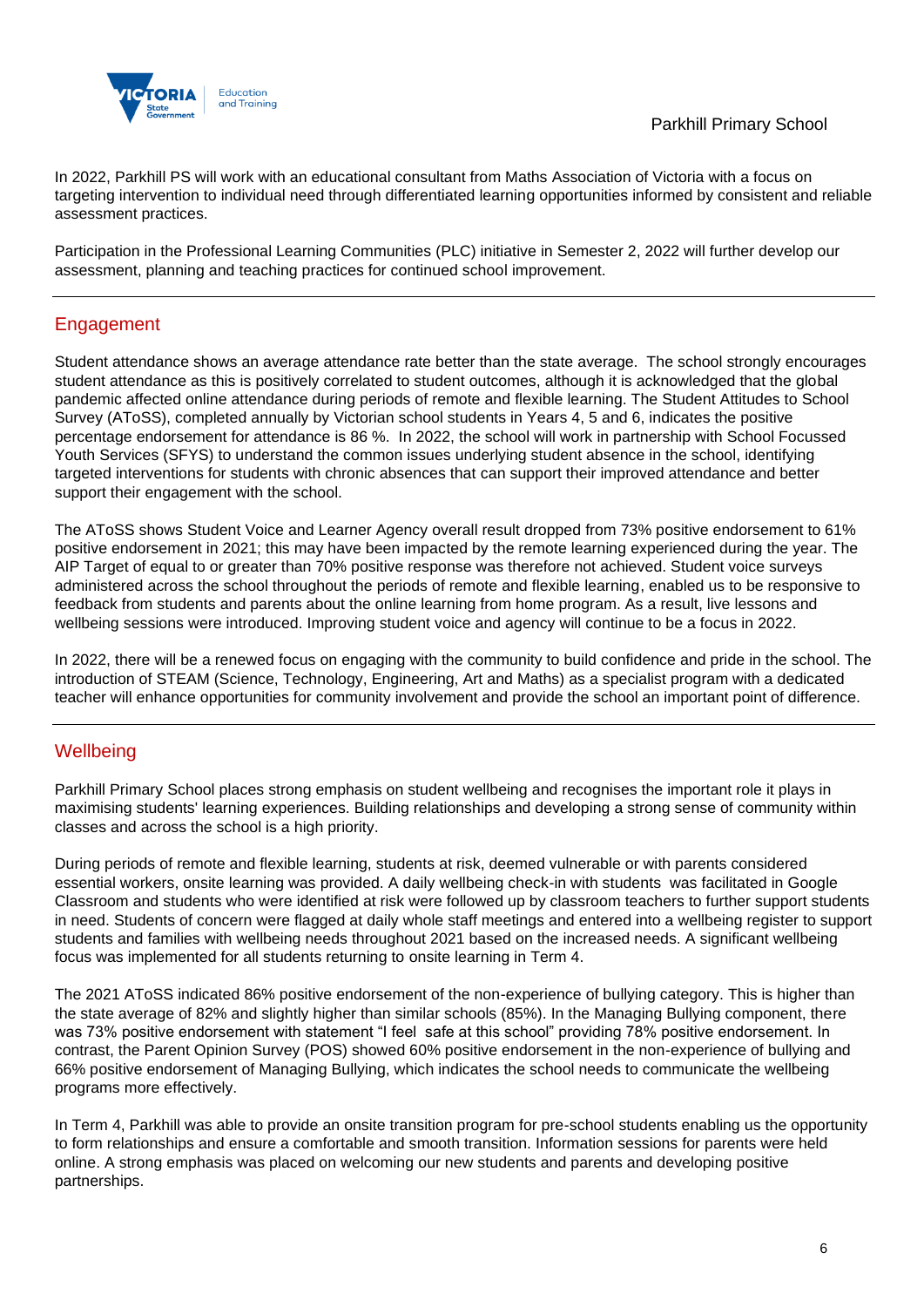

In 2022, we will be implementing the Respectful Relationships program across the school, promoting respect, positive attitudes and behaviours. It will focus on how to build healthy relationships, resilience and confidence.

Parent satisfaction, according to the Parent Opinion survey, indicated concerning results with a positive endorsement of 56% (compared to the state average of 81%). This has translated to a significant decrease in enrolments. The Connected School Working Group, comprising staff and parents, formed to gain an understanding of parent expectations and ideas for improvement. A survey identified a number of areas in which there could be immediate improvements around promotion and marketing. In response, a new informative school website was developed as well as a strategy to promote the school to the wider community and increase enrolments. In 2022, Community forums, working bees, the development of an indigenous community garden, and school council led action projects program aim to build pride and community spirit as well as confidence in the improvement agenda.

### Finance performance and position

The financial position of the school at the end of 2021 had been impacted by COVID-19 lockdowns as well as declining enrolments, recording an operating deficit of \$65,493.

In order to support the complex needs of students, both academic and wellbeing, additional ES staff support was allocated to each class in the form of teacher aides. This was partially funded through our equity funding.

Funding for the Chaplaincy program ceased in 2021, however the school covered the cost of the program for an additional 2 terms due to the positive impact on student wellbeing.

The Tutor Learning Initiative (TLI) was implemented and extended beyond the designated funding to allow a greater number of students to access the support. This impacted the staffing budget allocation in the Student Resource Package.

Locally raised funds were significantly less than expected. The school collected 86% of budgeted Parent Payments. The Parents and Friends fundraising capacity was diminished as a result of COVID-19 restrictions and the cancelling of community fundraising events and activities. This and the loss of budgeted revenue from the hire of school facilities to outside organisations impacted the school by as much as \$50,000 of lost revenue.

### **For more detailed information regarding our school please visit our website at <https://parkhillps.vic.edu.au/>**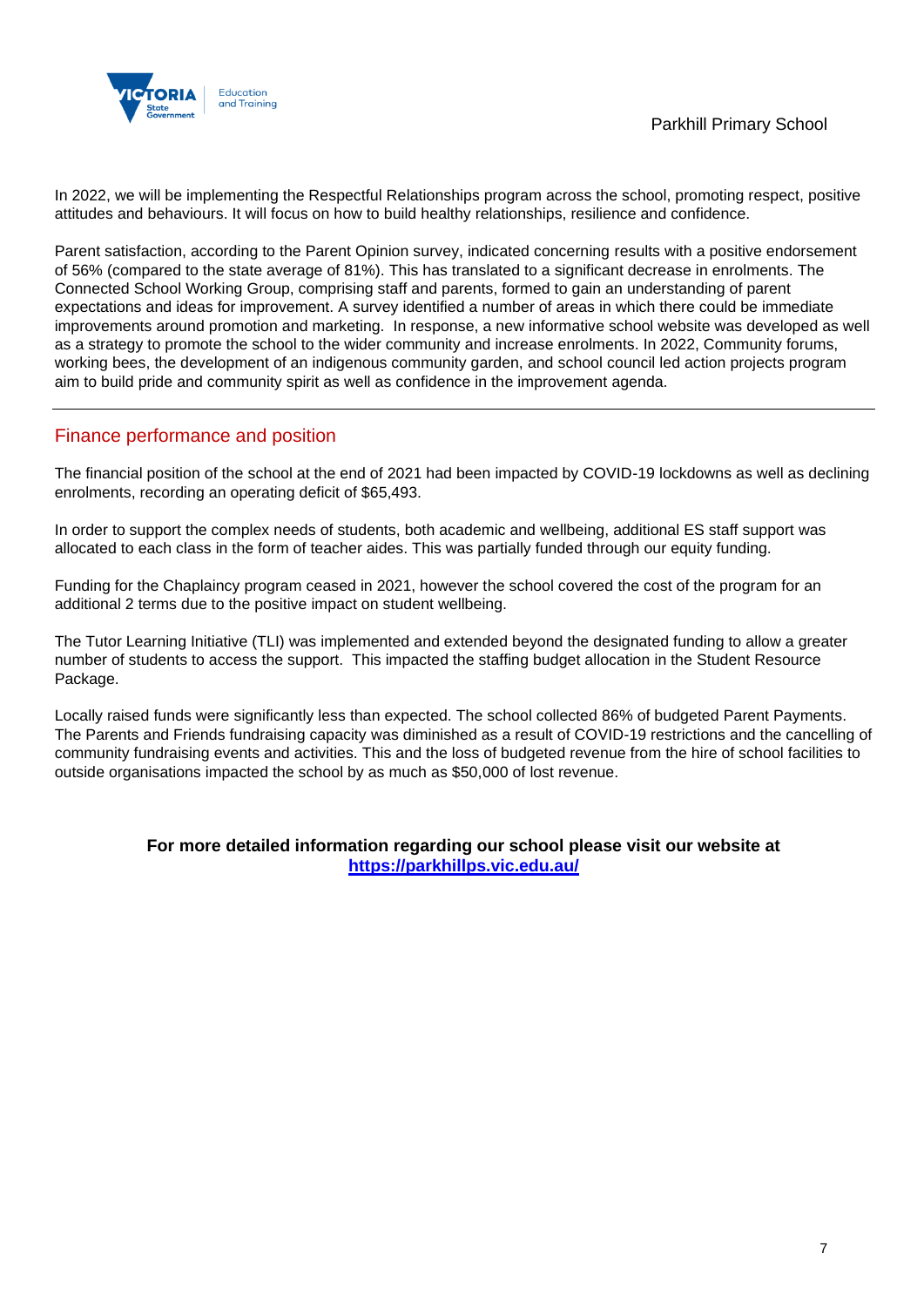

# **Performance Summary**

The Performance Summary for government schools provides an overview of how this school is contributing to the objectives of the Education State and how it compares to other Victorian government schools.

All schools work in partnership with their school community to improve outcomes for children and young people. Sharing this information with parents and the wider school community helps to support community engagement in student learning, a key priority of the Framework for Improving Student Outcomes.

Refer to the 'How to read the Annual Report' section for help on how to interpret this report.

# SCHOOL PROFILE

### **Enrolment Profile**

A total of 250 students were enrolled at this school in 2021, 101 female and 149 male.

19 percent of students had English as an additional language and 2 percent were Aboriginal or Torres Strait Islander.

### **Overall Socio-Economic Profile**

The overall school's socio-economic profile is based on the school's Student Family Occupation and Education index (SFOE).

SFOE is a measure of socio-educational disadvantage of a school, based on educational and employment characteristics of the parents/carers of students enrolled at the school. Possible SFOE band values are: Low, Low-Medium, Medium and High. A 'Low' band represents a low level of socio-educational disadvantage, a 'High' band represents a high level of socio-educational disadvantage.

This school's SFOE band value is: Low

### **Parent Satisfaction Summary**

The percent endorsement by parents on their school satisfaction level, as reported in the annual Parent Opinion Survey.

Percent endorsement indicates the percent of positive responses (agree or strongly agree) from parents who responded to the survey.



#### **School Staff Survey**

The percent endorsement by staff on School Climate, as reported in the annual School Staff Survey.

Percent endorsement indicates the percent of positive responses (agree or strongly agree) from staff who responded to the survey. Data is suppressed for schools with three or less respondents to the survey for confidentiality reasons.

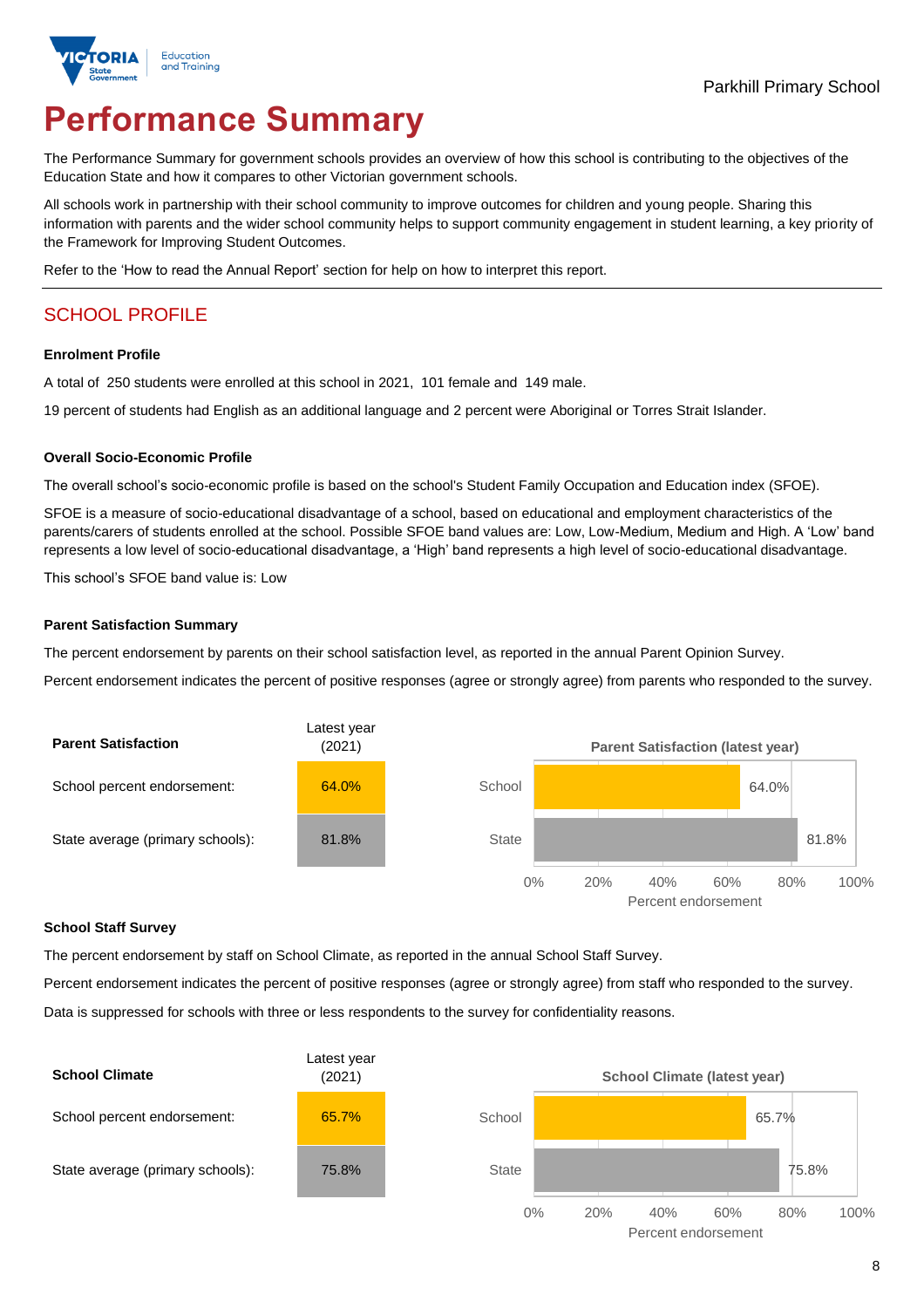

# ACHIEVEMENT

*Key: 'Similar Schools' are a group of Victorian government schools that are like this school, taking into account the school's socioeconomic background of students, the number of non-English speaking students and the size and location of the school.*

### **Teacher Judgement of student achievement**

Percentage of students working at or above age expected standards in English and Mathematics.



Percent students at or above age expected level

| <b>Mathematics</b><br>Years Prep to 6                             | Latest year<br>(2021) |
|-------------------------------------------------------------------|-----------------------|
| School percent of students at or above age<br>expected standards: | 78.6%                 |
| Similar Schools average:                                          | 89.8%                 |
| State average:                                                    | 84.9%                 |

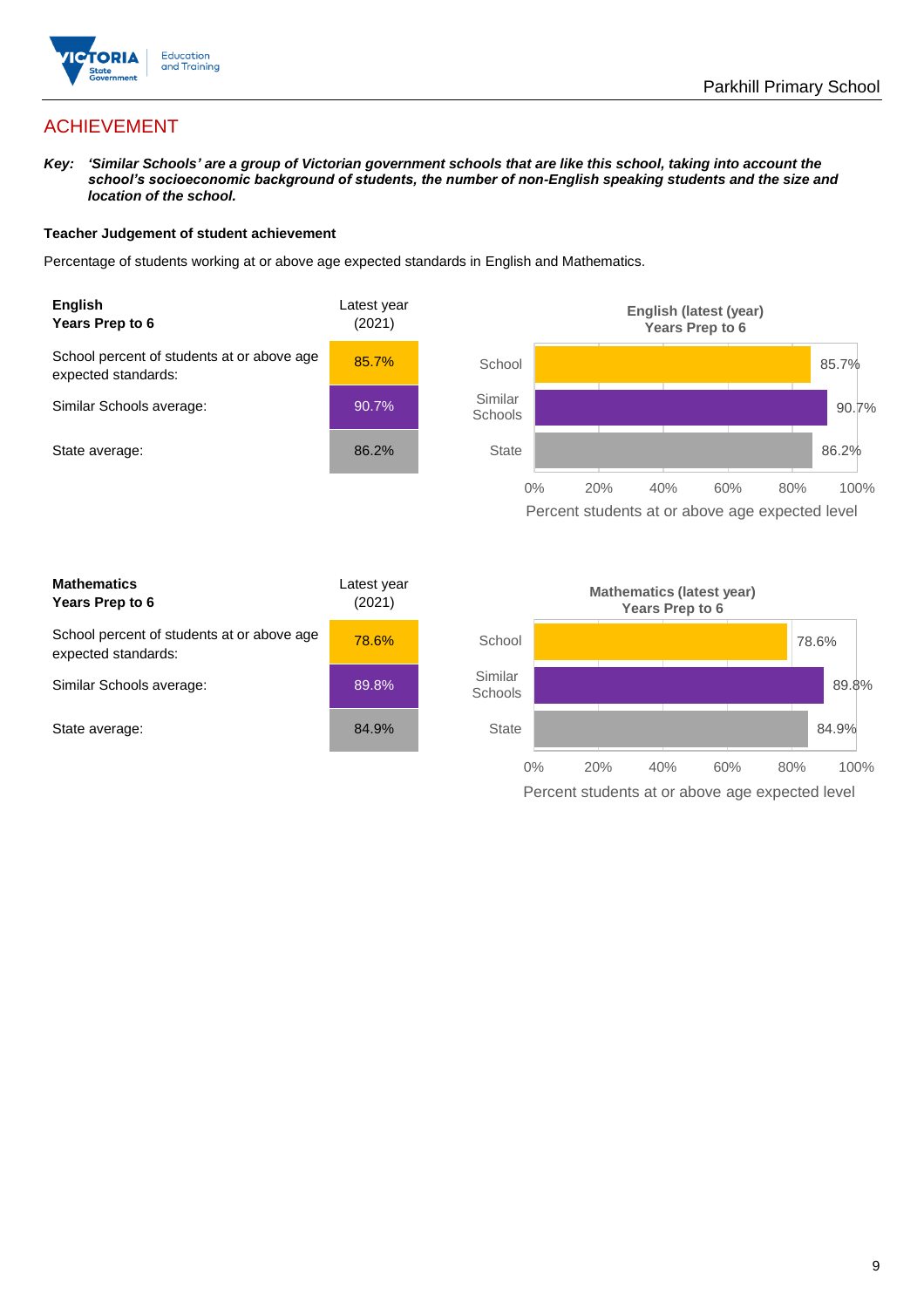

# ACHIEVEMENT (continued)

*Key: 'Similar Schools' are a group of Victorian government schools that are like this school, taking into account the school's socioeconomic background of students, the number of non-English speaking students and the size and location of the school.*

### **NAPLAN**

Percentage of students in the top three bands of testing in NAPLAN.

Note: NAPLAN tests were not conducted in 2020, hence the 4-year average is the average of 2018, 2019 and 2021 data.

| Reading<br>Year <sub>3</sub>                      | Latest year<br>(2021) | $4$ -year<br>average |                    | <b>NAPLAN Reading (latest year)</b><br>Year 3                              |
|---------------------------------------------------|-----------------------|----------------------|--------------------|----------------------------------------------------------------------------|
| School percent of students in<br>top three bands: | 80.0%                 | 82.3%                | School             | 80.0%                                                                      |
| Similar Schools average:                          | 85.0%                 | 85.5%                | Similar<br>Schools | 85.0%                                                                      |
| State average:                                    | 76.9%                 | 76.5%                | <b>State</b>       | 76.9%                                                                      |
|                                                   |                       |                      | 0%                 | 20%<br>40%<br>60%<br>80%<br>100%<br>Percent of students in top three bands |
| <b>Reading</b><br>Year <sub>5</sub>               | Latest year<br>(2021) | 4-year<br>average    |                    | <b>NAPLAN Reading (latest year)</b><br>Year 5                              |
| School percent of students in<br>top three bands: | 65.8%                 | 73.3%                | School             | 65.8%                                                                      |
| Similar Schools average:                          | 80.3%                 | 79.2%                | Similar<br>Schools | 80.3%                                                                      |
| State average:                                    | 70.4%                 | 67.7%                | <b>State</b>       | 70.4%                                                                      |
|                                                   |                       |                      | $0\%$              | 20%<br>40%<br>60%<br>80%<br>100%<br>Percent of students in top three bands |
| <b>Numeracy</b><br>Year <sub>3</sub>              | Latest year<br>(2021) | 4-year<br>average    |                    | <b>NAPLAN Numeracy (latest year)</b><br>Year <sub>3</sub>                  |
| School percent of students in<br>top three bands: | 82.1%                 | 77.5%                | School             | 82.1%                                                                      |
| Similar Schools average:                          | 78.1%                 | 79.4%                | Similar<br>Schools | 78.1%                                                                      |
| State average:                                    | 67.6%                 | 69.1%                | <b>State</b>       | 67.6%                                                                      |
|                                                   |                       |                      | $0\%$              | 100%<br>20%<br>40%<br>60%<br>80%<br>Percent of students in top three bands |
| <b>Numeracy</b><br>Year 5                         | Latest year<br>(2021) | 4-year<br>average    |                    | <b>NAPLAN Numeracy (latest year)</b><br>Year 5                             |
| School percent of students in<br>top three bands: | 57.9%                 | 63.2%                | School             | 57.9%                                                                      |
| Similar Schools average:                          | 73.5%                 | 72.3%                | Similar<br>Schools | 73.5%                                                                      |
| State average:                                    | 61.6%                 | 60.0%                | <b>State</b>       | 61.6%                                                                      |
|                                                   |                       |                      | $0\%$              | 20%<br>40%<br>60%<br>80%<br>100%                                           |

Percent of students in top three bands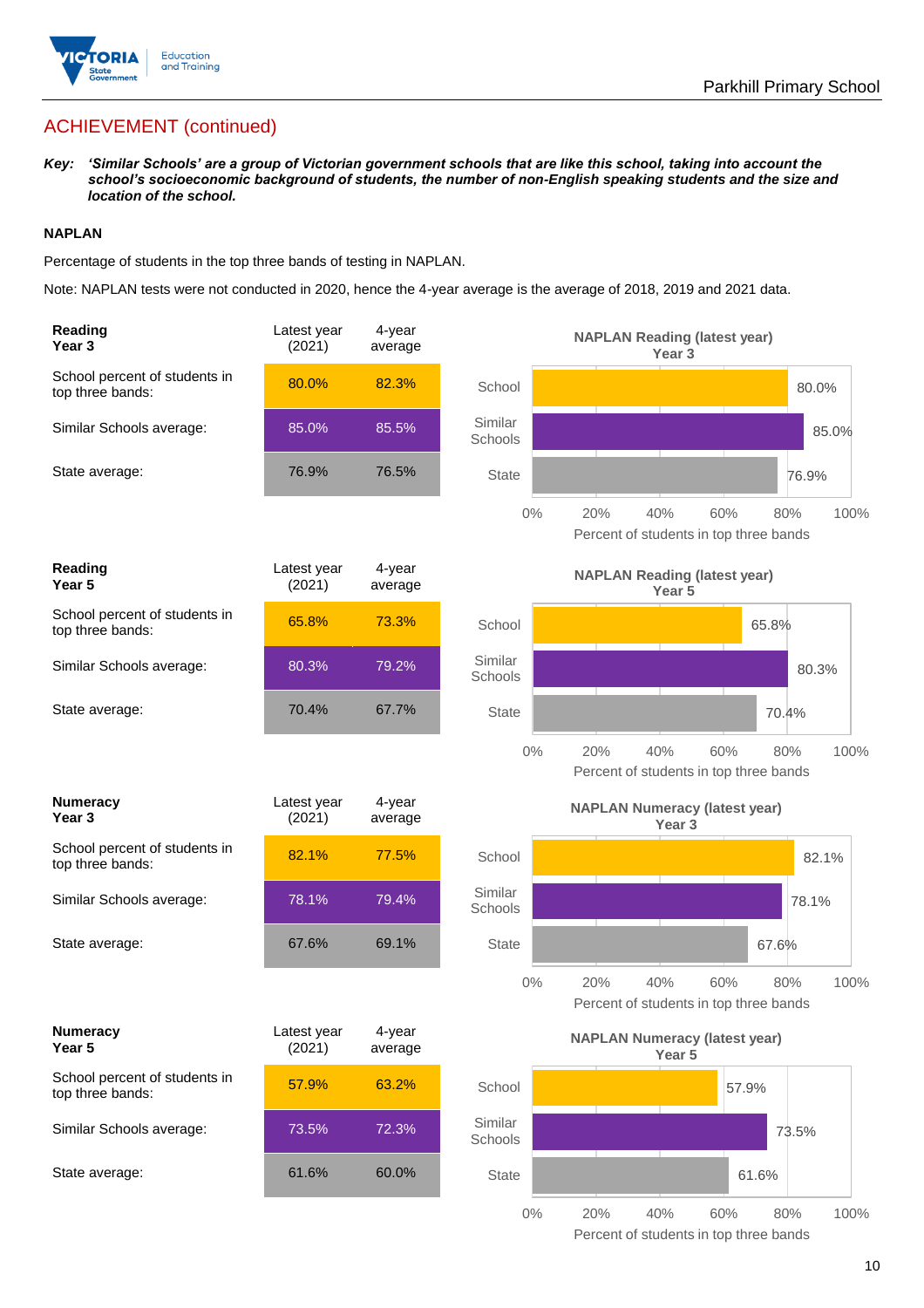

# ACHIEVEMENT (continued)

### **NAPLAN Learning Gain**

NAPLAN learning gain is determined by comparing a student's current year result relative to the results of all 'similar' Victorian students (i.e., students in all sectors in the same year level who had the same score two years prior). If the current year result is in the top 25 percent, their gain level is categorised as 'High'; middle 50 percent is 'Medium'; bottom 25 percent is 'Low'.

### **Learning Gain Year 3 (2019) to Year 5 (2021)**

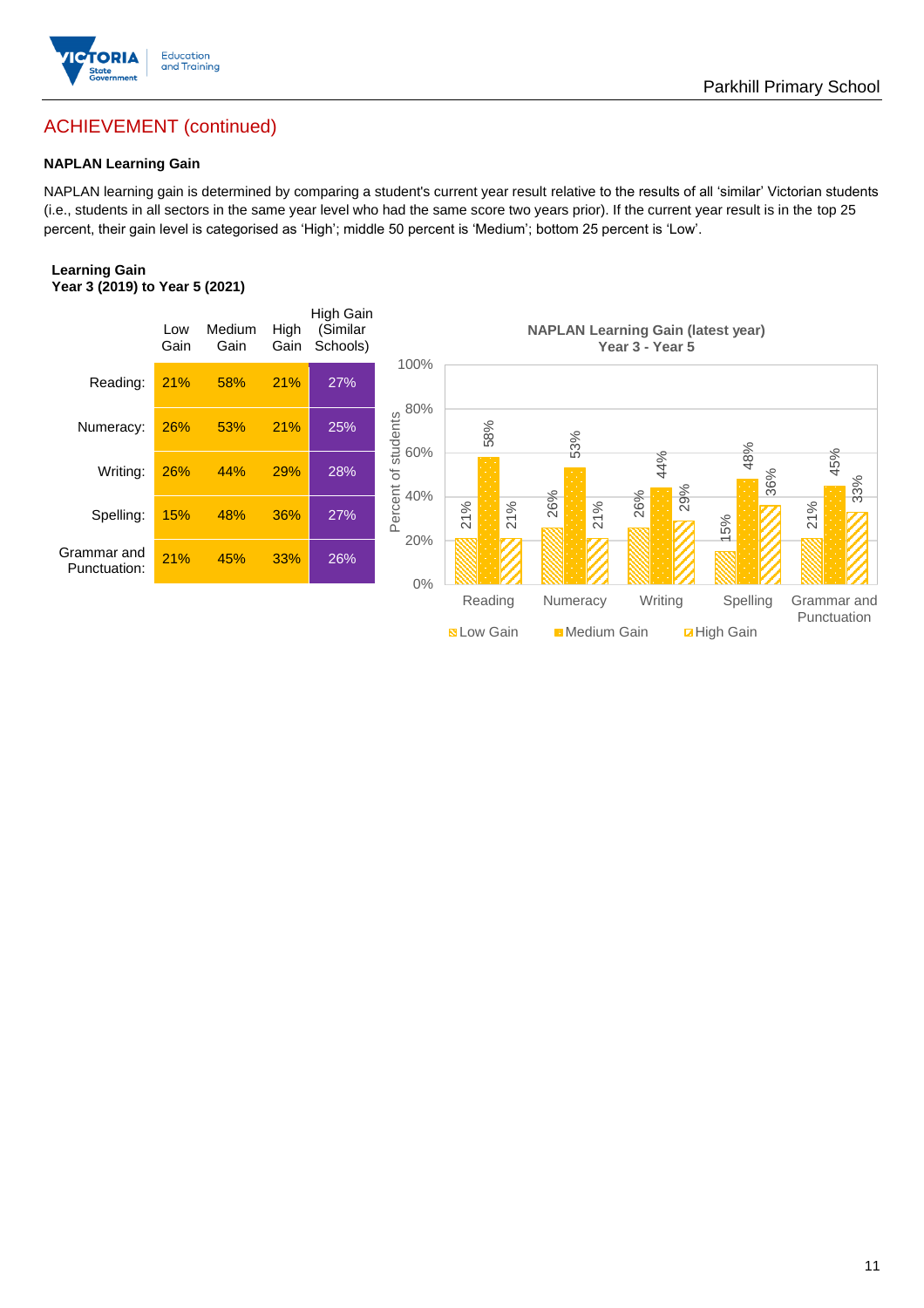

# ENGAGEMENT

*Key: 'Similar Schools' are a group of Victorian government schools that are like this school, taking into account the school's socioeconomic background of students, the number of non-English speaking students and the size and location of the school.*

### **Average Number of Student Absence Days**

Absence from school can impact on students' learning. Common reasons for non-attendance include illness and extended family holidays. Absence and attendance data in 2020 and 2021 may have been influenced by COVID-19.



### **Attendance Rate (latest year)**

|                                             | Prep | Year 1 | Year 2 | Year 3 | Year 4 | Year 5 | Year 6 |
|---------------------------------------------|------|--------|--------|--------|--------|--------|--------|
| Attendance Rate by year level<br>$(2021)$ : | 96%  | 92%    | 94%    | 96%    | 92%    | 94%    | 92%    |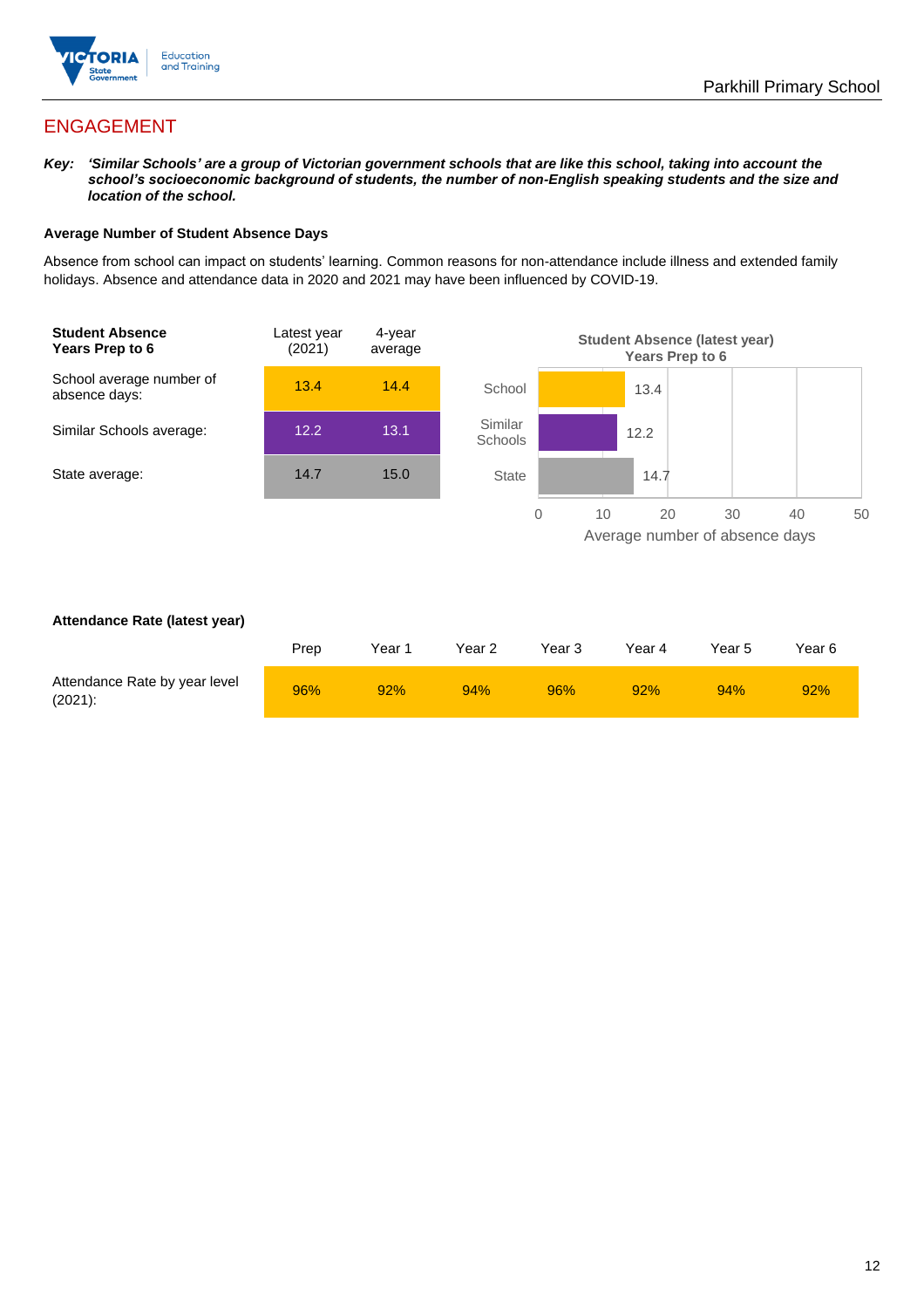

# **WELLBEING**

*Key: 'Similar Schools' are a group of Victorian government schools that are like this school, taking into account the school's socioeconomic background of students, the number of non-English speaking students and the size and location of the school.*

### **Student Attitudes to School – Sense of Connectedness**

The percent endorsement on Sense of Connectedness factor, as reported in the Attitudes to School Survey completed annually by Victorian government school students, indicates the percent of positive responses (agree or strongly agree).



*Due to lower participation rates, differences in the timing of the survey/length of survey period and the general impact of Covid19 across 2020 and 2021, data are often not comparable with previous years or within similar school groups. Care should be taken when interpreting these results.*



### **Student Attitudes to School – Management of Bullying**

The percent endorsement on Management of Bullying factor, as reported in the Attitudes to School Survey completed annually by Victorian government school students, indicates the percent of positive responses (agree or strongly agree).

| <b>Management of Bullying</b><br>Years 4 to 6 | Latest year<br>(2021) | 4-year<br>average |  |
|-----------------------------------------------|-----------------------|-------------------|--|
| School percent endorsement:                   | 72.9%                 | 73.8%             |  |
| Similar Schools average:                      | 78.8%                 | 78.8%             |  |
| State average:                                | 78.4%                 | 79.7%             |  |

*Due to lower participation rates, differences in the timing of the survey/length of survey period and the general impact of Covid19 across 2020 and 2021, data are often not comparable with previous years or within similar school groups. Care should be taken when interpreting these results.*

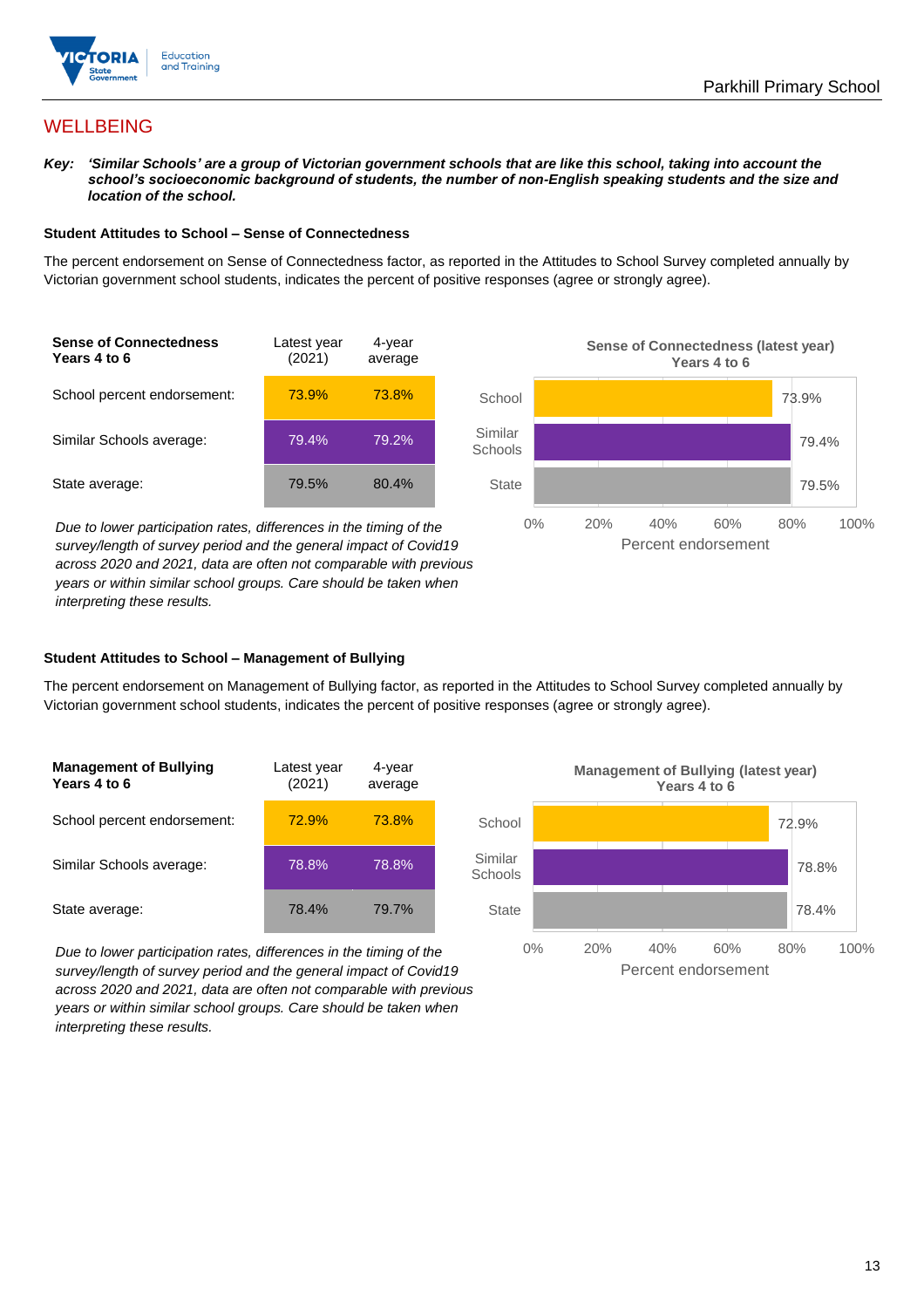

# **Financial Performance and Position**

FINANCIAL PERFORMANCE - OPERATING STATEMENT SUMMARY FOR THE YEAR ENDING 31 DECEMBER, 2021

| <b>Revenue</b>                  | <b>Actual</b> |
|---------------------------------|---------------|
| <b>Student Resource Package</b> | \$2,080,987   |
| Government Provided DET Grants  | \$256,732     |
| Government Grants Commonwealth  | \$6,285       |
| <b>Government Grants State</b>  | \$4,200       |
| <b>Revenue Other</b>            | \$2,916       |
| <b>Locally Raised Funds</b>     | \$181,678     |
| <b>Capital Grants</b>           | \$0           |
| <b>Total Operating Revenue</b>  | \$2,532,798   |

| Equity $1$                                          | <b>Actual</b> |
|-----------------------------------------------------|---------------|
| Equity (Social Disadvantage)                        | \$24,394      |
| Equity (Catch Up)                                   | \$0           |
| <b>Transition Funding</b>                           | \$0           |
| Equity (Social Disadvantage - Extraordinary Growth) | \$0           |
| <b>Equity Total</b>                                 | \$24,394      |

| <b>Expenditure</b>                    | <b>Actual</b> |
|---------------------------------------|---------------|
| Student Resource Package <sup>2</sup> | \$2,168,662   |
| Adjustments                           | \$0           |
| <b>Books &amp; Publications</b>       | \$904         |
| Camps/Excursions/Activities           | \$75,152      |
| <b>Communication Costs</b>            | \$5,881       |
| Consumables                           | \$45,609      |
| Miscellaneous Expense <sup>3</sup>    | \$9,719       |
| <b>Professional Development</b>       | \$7,137       |
| Equipment/Maintenance/Hire            | \$45,918      |
| <b>Property Services</b>              | \$17,431      |
| Salaries & Allowances <sup>4</sup>    | \$31,419      |
| <b>Support Services</b>               | \$160,568     |
| Trading & Fundraising                 | \$7,108       |
| Motor Vehicle Expenses                | \$0           |
| Travel & Subsistence                  | \$0           |
| <b>Utilities</b>                      | \$22,784      |
| <b>Total Operating Expenditure</b>    | \$2,598,291   |
| <b>Net Operating Surplus/-Deficit</b> | ( \$65,493)   |
| <b>Asset Acquisitions</b>             | \$8,250       |

(1) The equity funding reported above is a subset of the overall revenue reported by the school.

(2) Student Resource Package Expenditure figures are as of 24 Feb 2022 and are subject to change during the reconciliation process.

(3) Miscellaneous Expenses include bank charges, administration expenses, insurance and taxation charges.

(4) Salaries and Allowances refers to school-level payroll.